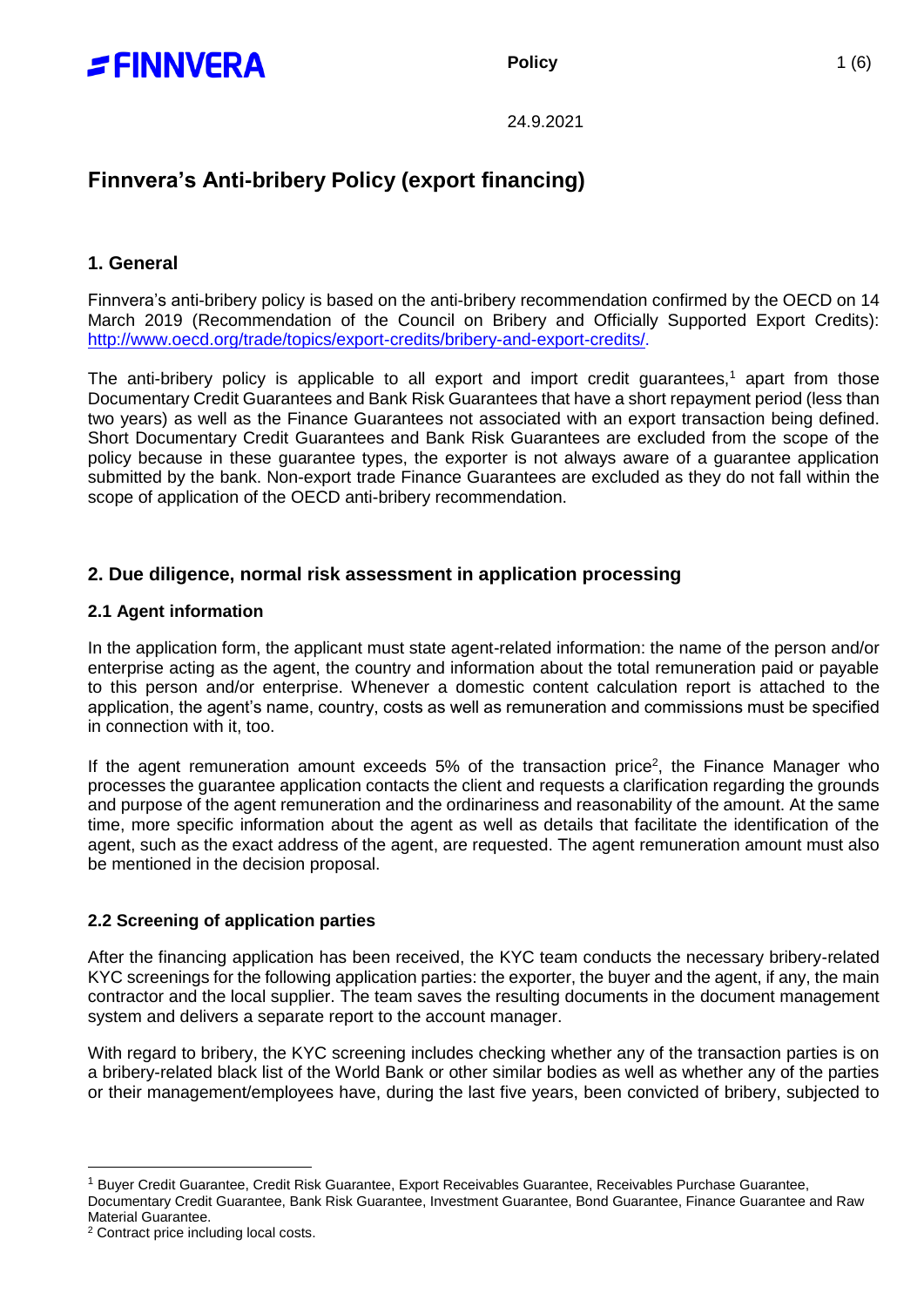

**Policy** 2 (6)

24.9.2021

another equivalent official penalty or public arbitral tribunal ruling for bribery or under charge or formally under investigation for bribery.

### **2.3 Anti-bribery declarations**

-

Finnvera's Finance Manager who processes the guarantee application is responsible for ensuring that anti-bribery declarations are requested from the exporter<sup>3</sup> and the bank acting as the guarantee holder. In Credit Risk Guarantees and Export Receivables Guarantees, the declaration is part of the guarantee agreement. In other guarantees, a separate declaration form is required<sup>4</sup>.

The Finance Manager processing the guarantee application must check from the Trade Register that the declaration received is signed in a manner that binds the enterprise. In case of a foreign exporter, the Finnish parent company (or, if there is none, a Finnish subsidiary or sister company) must confirm that the declaration has been signed by parties authorised to do so. A lawyer must be consulted with regard to the wording of the confirmation.

Finnvera requires declarations before a guarantee offer is given, or at the latest before the guarantee agreement is signed.

## **2.4 Details about a foreign main contractor or a foreign local supplier**

In some transactions guaranteed/financed by Finnvera, the Finnish exporter is not in a direct contractual relationship with the end user of the equipment to be delivered but sells the equipment to a (foreign) main contractor, who in turn has a transaction agreement with the end user. Finnvera may also guarantee/finance transaction agreements of (foreign) local suppliers so that the local supplier in question has an agreement with the buyer (or the main contractor), parallel to an agreement with the Finnish exporter.

Unlike in connection with financing Finnish exporters' transactions, Finnvera does not usually know these main contractors and/or local suppliers in advance. However, as these foreign enterprises are directly associated with the export transaction financing arrangement, Finnvera must receive sufficient details about these parties.

If a main contractor or a local supplier is involved in the export transaction, the Finance Manager who processes the guarantee application is responsible for ensuring that Finnvera receives the following:

- 1. *the main contractor and the local supplier* give an anti-bribery declaration. In addition, as we cannot check the signatures on the form, the guarantee holder confirms (in writing, e.g. by e-mail) that the representatives of the main contractor and/or the local supplier are authorised to sign the declaration on behalf of the enterprise they represent
- 2. *the guarantee holder* writes a short (e.g. half a page) description of the main contractor and/or the local supplier. The description does not include an assessment of creditworthiness or ability to deliver; and
- 3. *the guarantee holder* confirms (in writing, e.g. by e-mail) that it has conducted its ordinary "know-yourcustomer" analysis about the main contractor and/or the local supplier and that nothing out of the ordinary was revealed by it.

 $3$ The term "exporter" used in this policy can also refer to an importer or an investor, depending on the quarantee type.

<sup>4</sup> English forms for the exporter (Anti-Bribery Declaration of the Exporter) and the guarantee holder (Anti-Bribery Declaration of the Guarantee Holder) can be found on Finnvera's website, in the online service and in ProVeera.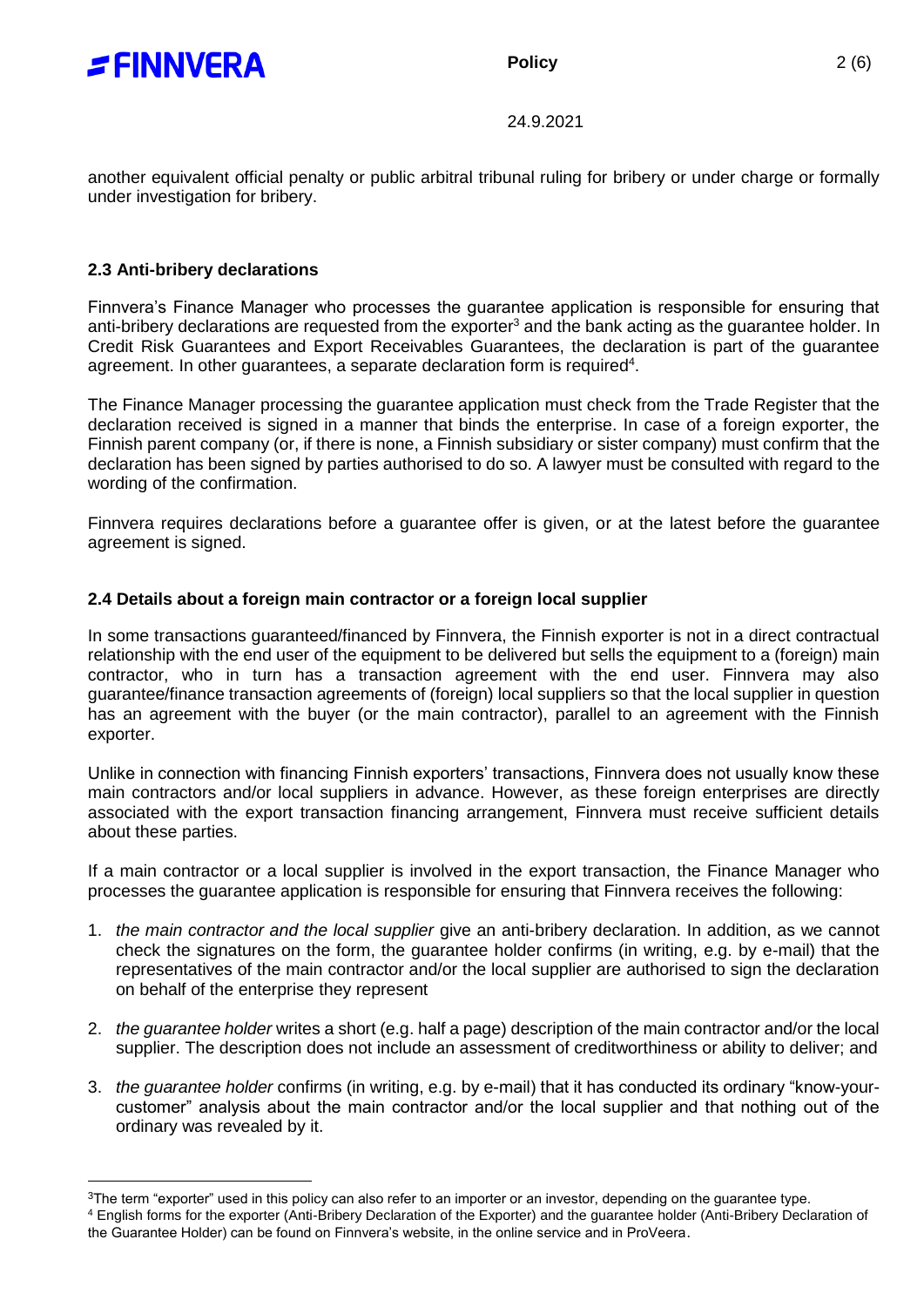

24.9.2021

#### **2.5 Reinsurance cases**

When Finnvera is the reinsurer and the direct insurer is a member of the OECD, the direct insurer can be trusted to take care of appropriate anti-bribery measures in accordance with the same OECD principles as Finnvera.

When Finnvera is the reinsurer, the Finance Manager who processes the guarantee application is responsible for ensuring that the direct insurer(s) is (are) aware of potential public, resolved or unresolved bribery-related issues that we know of, involving any of the guarantee-related parties.

# **3. Enhanced due diligence**

#### **3.1 When to apply the procedure**

If it becomes evident at the application phase that any of the parties associated with the application:

- (i) is on a bribery-related black list (see Section 4); or
- (ii) has, during the last five years, been convicted of bribery, under charge or formally under investigation for bribery or subjected to an official penalty or public arbitral tribunal ruling for bribery

enhanced due diligence is always applied in the processing of the application to ensure that there is and will be no bribery involved with the transaction. Similarly, enhanced due diligence must be applied if the Finance Manager who processes the case otherwise has a reason to suspect bribery.

#### **3.2 How to apply the procedure**

The enhanced due diligence process is coordinated by the compliance function together with the Finance Manager who processes the guarantee application.

The party who, on the basis of the screening, is on a black list or has been, during the last five years, convicted of bribery, under charge or formally under investigation for bribery, subjected to an official penalty or public arbitral tribunal ruling for bribery must provide Finnvera with a **clarification** of its antibribery operating principles, guidelines and internal controls, with which it strives to ensure in advance that the enterprise's business does not involve bribery.

The clarification must provide the following information:

- 1.) why the party or its representative is on the black list / why the enterprise or its representative has been charged for bribery, convicted of bribery or subjected to another penalty for bribery
- 2.) what measures it has taken with regard to detected or suspected bribery and what evidence there is of the measures it has taken, after the inclusion in the black list, the pressing of charges, the conviction or another penalty, to prevent bribery in the enterprise's operations in future (e.g. potential business reorganisation, terminations of employment, personnel changes and external audits)
- 3.) the party's current anti-corruption policy; this must be submitted together with an assessment by the enterprise's auditor/an external consultant to prove that the policy meets the requirements that can be set for an enterprise of this type. An anti-corruption policy is required even if the enterprise is small. Particular attention must be paid to the concrete implementation of the policy in the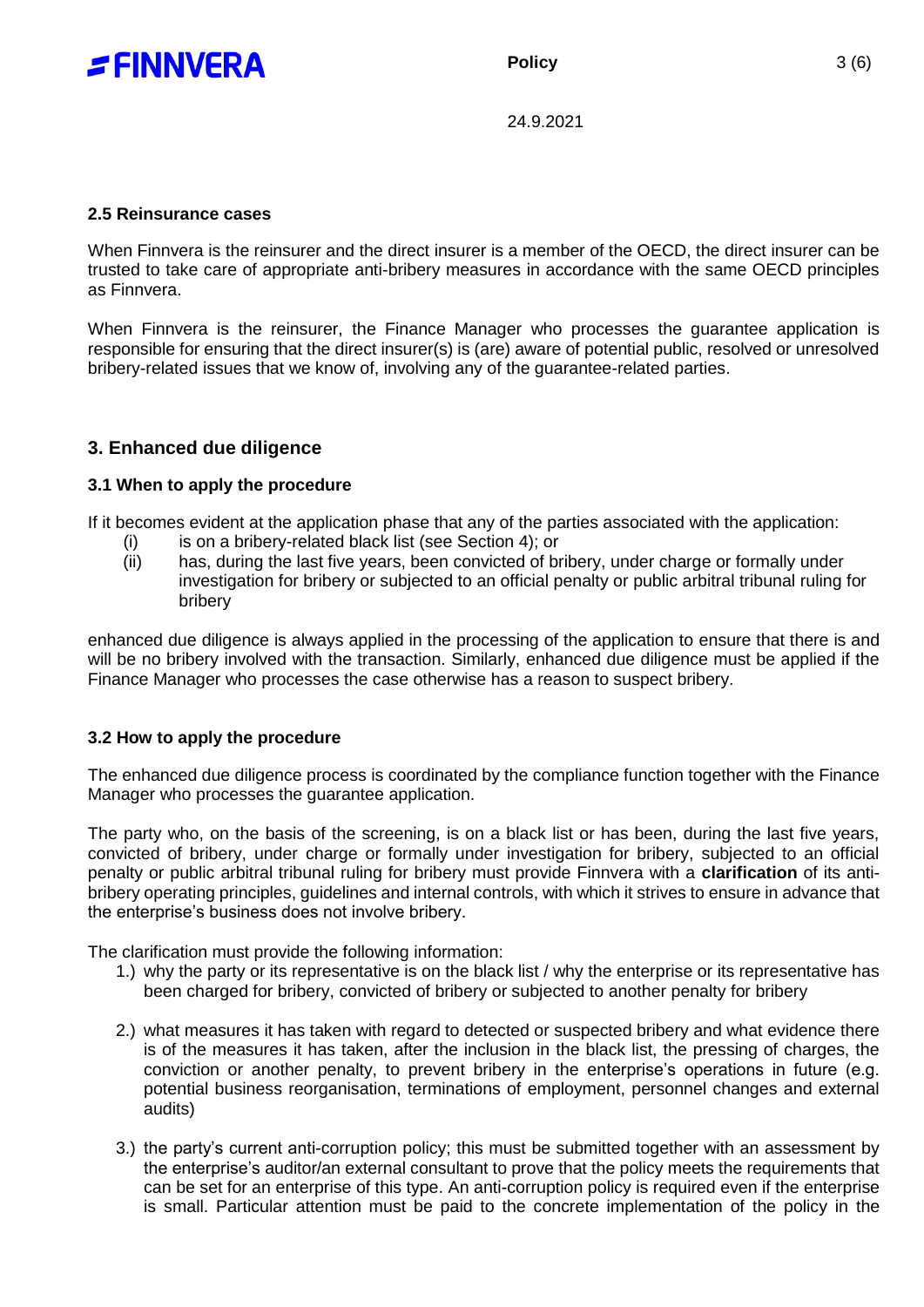



## 24.9.2021

organisation. How has it been implemented in practice as part of business and internal control processes?

- 4.) how the party has ensured, with regard to the application at hand, that the export transaction in question has not involved bribery
- 5.) a detailed report of the agents' tasks and potential responsibilities, the grounds and amounts of agent remuneration and the comparison of remuneration paid to the agent with average practices applied in the field.
- 6.) as far as agents are concerned, it is also determined which other enterprises the agent in question represents.

In addition to the written clarifications requested from the party, Finnvera's KYC team collects additional details related to the case from KYC databases, the Internet and other public sources.

In addition to the written clarification, the representative of the compliance function may, on its discretion, interview the representatives of the party. Furthermore, the Finnish embassy in the country in question is contacted, if necessary, to enquire if they have additional information about the bribery case that caused the party's inclusion in the black list/the suspicion/the charge/the conviction/another penalty. If other export credit agencies are involved in the transaction, they are contacted as well.

On the basis of the clarification received, the representative of the compliance function prepares a separate written statement on the case. Finnvera cannot grant financing before receiving a satisfactory clarification. The decision on the sufficiency and reliability of the clarification is made by the Executive Vice President of the Large Corporates unit or the SMEs unit, based on the statement of the representative of the compliance function.

Factors that absolutely prevent Finnvera's financing are:

- if there is a justified suspicion of bribery in the export credit guarantee project associated with the application to Finnvera. This prevents financing until a final, acquitting decision is made for the bribery charge or the charge lapses; OR
- if anti-bribery declarations, as defined in the policy, have not been given

# **3.3 Bribery detected after a positive guarantee decision – special considerations**

If bribery is detected after a positive guarantee decision:

• the enhanced due diligence procedure, described in Section 3.2 above, will always be launched.

If suspected bribery is related to a transaction other than the one for which Finnvera has granted an export credit guarantee:

 a case-specific decision will be made regarding the processing of the granted export credit guarantee on the basis of the additional information yielded by the enhanced due diligence procedure.

If suspected bribery is related to an export credit guarantee that Finnvera has already granted:

- a) if an export credit guarantee offer has not been given to the client yet, the offer cannot be given before a final, acquitting decision or before the suspicion is otherwise considered manifestly unfounded.
- b) if a guarantee offer has already been given to the client, the aim is to suspend the transaction processing for the duration of the clarification. In this case, the processing of the transaction can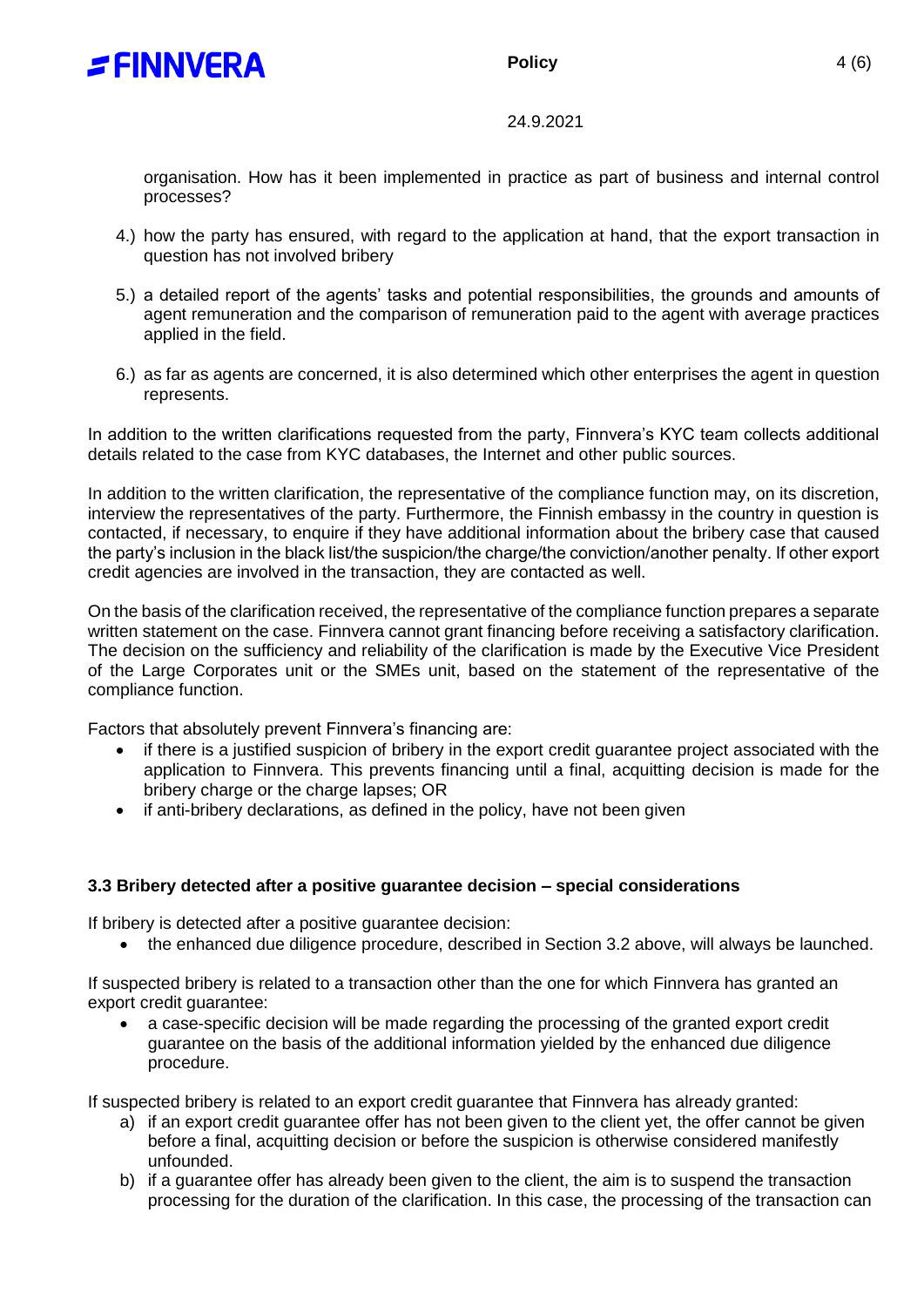

# **Policy** 5 (6)

24.9.2021

only be continued when it has become clear that no charges will be pressed in the case or, if a charge has been pressed, when a final, acquitting decision is made.

c) if the transaction is already at the guarantee agreement phase, efforts should be made to prevent any further drawing.

The cases mentioned above should always be considered on a case-by-case basis and the decision is made by the Executive Vice President of the Large Corporates unit or the SMEs unit after consulting the Finance Manager who processed the transaction, the Finance Manager responsible for the sector and the compliance function.

If the bribery conviction is related to a transaction guaranteed by Finnvera with a Credit Risk Guarantee or an Export Receivables Guarantee:

- a) if the conviction is given only after the guarantee agreement is signed, Finnvera will not compensate for receivables related to this transaction.
- b) if the guarantee in question is a Buyer Credit Guarantee or an Investment Guarantee, the exporter must be informed of the fact that in a potential compensation case, Finnvera will require compensation from the exporter for compensation, if any, payable on the basis of the guarantee.
- c) if Finnvera has already paid compensation, Finnvera will start recovery proceedings targeted at the exporter.

The decision on recovery proceedings is made by the Executive Vice President of Finnvera's Large Corporates or SMEs unit after consulting the Finance Manager who processed the transaction, the Finance Manager responsible for the sector and the compliance function.

# **4. Public bribery black lists**

The World Bank, the Asian Development Bank, the European Bank for Reconstruction and Development (EBRD), the Inter-American Development Bank and the African Development Bank maintain public black lists of enterprises and persons that have conducted bribery or other fraudulent activities in development bank projects. The lists are available at the following Internet addresses:

[World Bank](https://www.worldbank.org/en/projects-operations/procurement/debarred-firms)

[Asian Development Bank](http://lnadbg4.adb.org/oga0009p.nsf/sancALLPublic?OpenView&count=999)

[Inter-American Development Bank](https://www.iadb.org/en/transparency/sanctioned-firms-and-individuals)

[African Development Bank](https://www.afdb.org/en/projects-operations/debarment-and-sanctions-procedures)

# **5. Notification to authorities**

Finnvera must inform Finnish law enforcement authorities of bribery taking place if Finnvera has credible allegation or evidence of foreign authorities having been bribed in the transaction. In Finland, the pre-trial investigation authority is the police.

According to the OECD anti-bribery recommendation, credible allegation or evidence refers to evidence of a quality which, after critical analysis, a court would find to be reasonable and sufficient grounds upon which to base a decision on the issue if no contrary evidence was submitted.